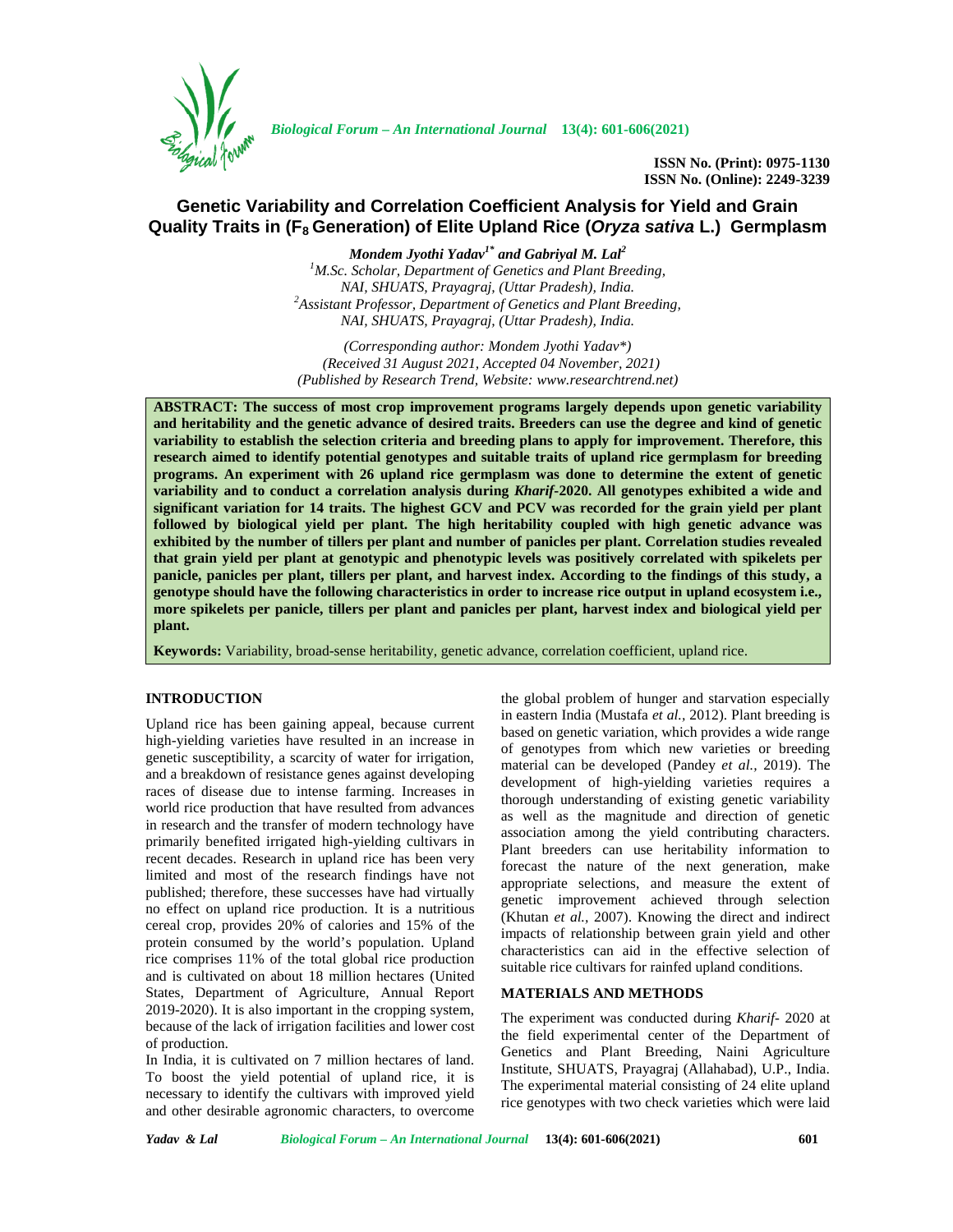out as a randomized block design (RBD) with 3 replications. Under rainfed situations, the crop is direct sown. Each plot consisting of a five-row plot 2×3 m with the spacing of 20 cm between the rows. Five randomly selected plants per genotype per replication for recording observations on 14 quantitative traits and 9 quality traits. The mean value was used as the replicated data and was subjected to statistical analysis by the INDOSTAT software package. Analysis of variance was estimated following Panse and Sukhatme, (1985). The phenotypic and genotypic coefficient of variation, heritability in the broad sense, genetic advance at 5% selection intensity were computed as suggested by Johnson *et al.,* (1955). The phenotypic correlation coefficient among all the traits under study was calculated following Al-Jobouri *et al.,* (1958) and the path analysis was carried out as per the method of Dewey and Lu, (1959).

# **RESULTS AND DISCUSSION**

In the present study analysis of variance revealed significant differences among 26 genotypes for all traits which indicates that the possibility to select promising lines from the existing genotypes (Table 2). The magnitude of variation between genotypes was reflected by high values of mean and range for genotype traits studied (Table 3).

# *A. Coefficients of variation*

For all of the traits studied, the phenotypic coefficient of variation (PCV) estimates were slightly higher than the genotypic coefficient of variation (GCV) estimates (Table 3). The extent of the environment's influence on traits is explained by the magnitude of difference between GCV and PCV. A large difference in GCV and PCV values indicates that the expression of traits is strongly influenced by the environment.

**Table 1: List of rainfed upland rice genotypes under study and their pedigree.**

| Sr. No. | <b>NOTATION</b>        | <b>PEDIGREE</b>                               |
|---------|------------------------|-----------------------------------------------|
| 1.      | <b>SHUATS UPR - 25</b> | IR82589-B-B-121-3 $\times$ NDR-97 (P2)        |
| 2.      | <b>SHUATS UPR - 26</b> | IR82589-B-B-121-3 $\times$ NDR-97 (P3)        |
| 3.      | <b>SHUATS UPR - 27</b> | IR82589-B-B-121-3 $\times$ NDR-97 (P5)        |
| 4.      | <b>SHUATS UPR - 28</b> | IR82589-B-B-121-3 $\times$ NDR-97 (P7)        |
| 5.      | <b>SHUATS UPR - 29</b> | IR82589-B-B-121-3 $\times$ Sahbhagi Dhan (P1) |
| 6.      | <b>SHUATS UPR - 30</b> | IR82589-B-B-121-3 $\times$ Sahbhagi Dhan (P2) |
| 7.      | <b>SHUATS UPR - 31</b> | IR82589-B-B-121-3 $\times$ Sahbhagi Dhan (P3) |
| 8.      | <b>SHUATS UPR - 32</b> | IR82589-B-B-121-3 $\times$ Sahbhagi Dhan (P4) |
| 9.      | <b>SHUATS UPR - 33</b> | IR82589-B-B-121-3 $\times$ Sahbhagi Dhan (P5) |
| 10.     | <b>SHUATS UPR - 34</b> | IR82589-B-B-121-3 $\times$ Sahbhagi Dhan (P6) |
| 11.     | <b>SHUATS UPR - 35</b> | IR82589-B-B-121-3 $\times$ Sahbhagi Dhan (P7) |
| 12.     | <b>SHUATS UPR - 36</b> | IR82639-B-B-200-4× Vandhana (P5)              |
| 13.     | <b>SHUATS UPR - 37</b> | IR82639-B-B-200-4× Vandhana (P8)              |
| 14.     | <b>SHUATS UPR - 38</b> | IR82639-B-B-200-4× Sahbhagi Dhan (P1)         |
| 15.     | <b>SHUATS UPR - 39</b> | IR82639-B-B-200-4× Sahbhagi Dhan (P2)         |
| 16.     | <b>SHUATS UPR - 40</b> | IR82639-B-B-200-4× Sahbhagi Dhan (P3)         |
| 17.     | <b>SHUATS UPR - 41</b> | IR82639-B-B-200-4× Sahbhagi Dhan (P5)         |
| 18.     | <b>SHUATS UPR - 42</b> | IR82639-B-B-200-4× Sahbhagi Dhan (P8)         |
| 19.     | <b>SHUATS UPR - 43</b> | IR83750-B-B-131-1×NDR-97 (P1)                 |
| 20.     | <b>SHUATS UPR - 44</b> | IR83750-B-B-131-1 $\times$ NDR-97 (P3)        |
| 21.     | <b>SHUATS UPR - 45</b> | IR83750-B-B-131-1 $\times$ NDR-97 (P4)        |
| 22.     | <b>SHUATS UPR - 46</b> | IR83750-B-B-131-1× NDR-97 (P5)                |
| 23.     | <b>SHUATS UPR - 47</b> | IR83750-B-B-131-1× NDR-97 (P7)                |
| 24.     | <b>SHUATS UPR - 48</b> | IR83750-B-B-131-1 $\times$ Sahbhagi Dhan (P1) |
| 25.     | $NDR - 97 (C)$         |                                               |
| 26.     | SAHBHAGI DHAN (C)      |                                               |

### **Table 2: Analysis of variance (ANOVA) among 26 Upland rice genotypes for 14 quantitative traits.**

|        |                                 |                     | <b>Mean Sum Of Squares</b> |           |
|--------|---------------------------------|---------------------|----------------------------|-----------|
| Sr.No. |                                 | <b>Replications</b> | <b>Treatments</b>          | Error     |
|        | <b>CHARACTERS</b>               | $(df=2)$            | $(df=25)$                  | $(df=50)$ |
| 1.     | Days to 50% Flowering           | 0.72                | $63.64**$                  | 15.81     |
| 2.     | Plant Height (cm)               | 13.4                | 1239.16**                  | 92.39     |
| 3.     | Flag Leaf Length (cm)           | 0.93                | 202.92**                   | 10.33     |
| 4.     | Flag Leaf Width (cm)            | 0.001               | $0.019**$                  | 0.007     |
| 5.     | Number of Tillers per plant     | 0.018               | $6.84**$                   | 0.13      |
| 6.     | Number of Panicle per plant     | 0.013               | $5.62**$                   | 0.21      |
| 7.     | Panicle Length (cm)             | 0.014               | $13.59**$                  | 5.33      |
| 8.     | Number of spikelets per panicle | 8.004               | 3797.90**                  | 294.70    |
| 9.     | Spikelet Fertility (%)          | 10.16               | 54.98**                    | 25.49     |
| 10.    | Days to Maturity                | 1.41                | $34.48**$                  | 15.98     |
| 11.    | Biological yield per plant (g)  | 0.25                | 153.81**                   | 12.65     |
| 12.    | Harvest Index (%)               | 2.27                | $25.65**$                  | 11.89     |
| 13.    | Test weight $(g)$               | 0.94                | $45.54**$                  | 5.91      |
| 14.    | Grain yield per plant (g)       | 0.069               | 42.83**                    | 4.23      |

\*\* indicates significance at 1% level of significance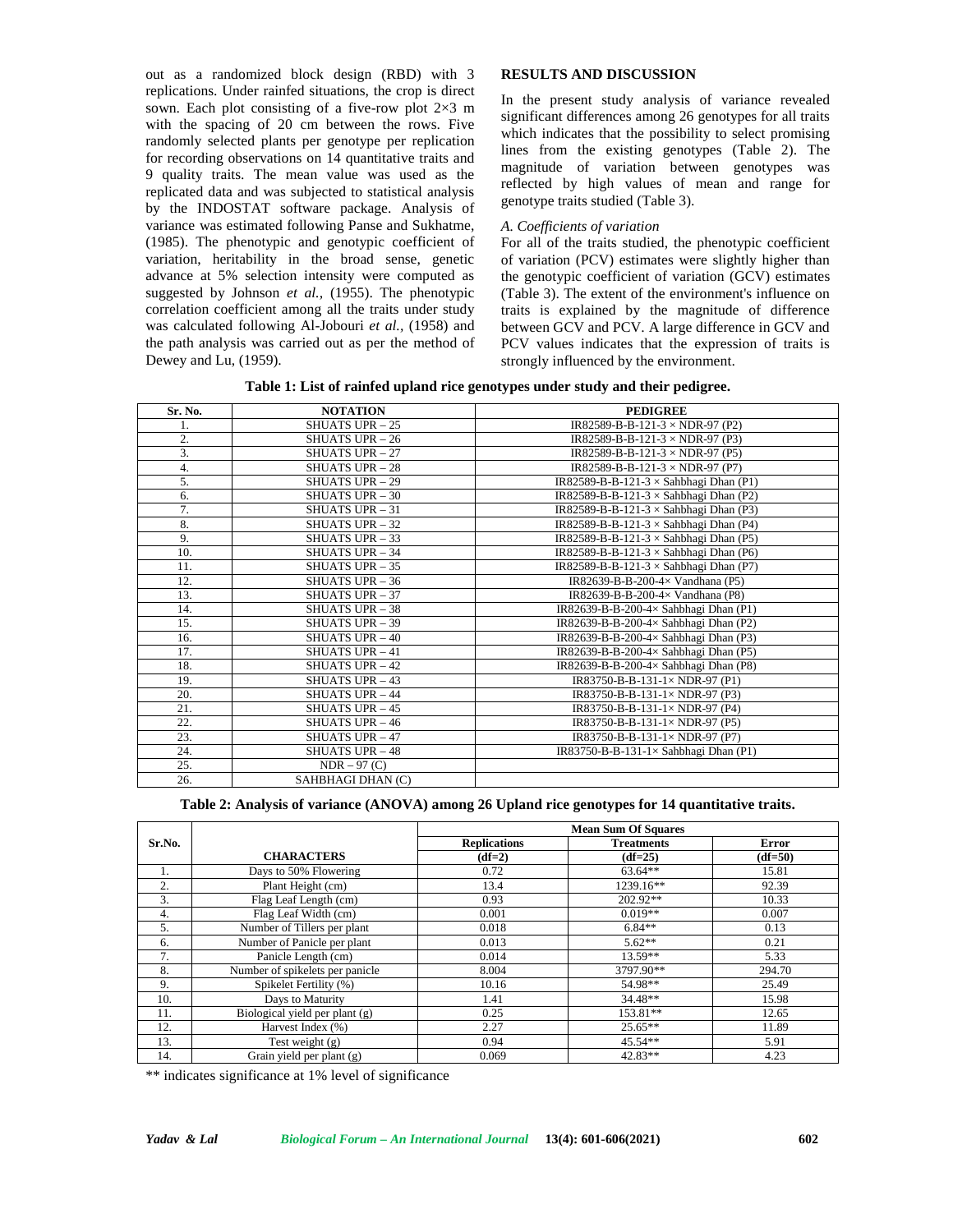In this study, slight differences indicated minimum environmental influences and a consequently greater role of genetic factors on the expression of traits. However, there were close correspondence between estimates of PCV and GCV test the characters viz., plant height, flag leaf length, number of tillers per hill and number of panicles per hill indicates the fact that these characters were less influenced by the environmental factors as evidenced from the less difference in magnitude of PCV and GCV (Singh *et al.,* 2013). A wide range of PCV was observed ranging from 4.64% for days to maturity to 26.55% for grain yield per plant. GCV ranged from 2.45% for days to maturity to 23.03% for grain yield per plant.

#### *B. Heritability*

A perusal of Table 3revealed that the estimates of heritability in broad sense for fourteen characters ranged from 27.80 % for spikelet fertility, days to maturity and harvest index to 94.20 % for number of tillers per plant (Singh *et al.,* 2014). High heritability (above 60%) was observed in the following characters i.e., number of panicles per plant (89.30%), flag leaf length (86.10%), plant height (80.50%), number of spikelets per panicle (79.80%), biological yield per plant (78.80%), grain yield per plant (75.20%) and test weight (69.10%).

#### *C. Genetic Advance*

Genetic advance is the improvement in the mean of selected families over the base population (Lush, 1949 and Johnson *et al.,* 1955). It is likewise expressed because the shift in gene frequency closer to the advanced aspect on exercise choice pressure. Genetic advance when expressed as a percentage over mean is called genetic gain. The high genetic advance as percent of the mean (more than 20%) was recorded for number of tillers per plant (42.76%), number of panicles per plant (41.22%), Grain yield per plant (41.15%), biological yield per plant (39.53%), number of spikelets per panicle (38.31%), flag leaf length (34.01%), test weight (26.88%) and plant height (24.47%).

A character exhibiting high heritability may not necessarily give a high genetic advance. Johanson *et al.,* (1955) reported that high heritability should be accompanied by high genetic advance to arrive at a more reliable conclusion. The breeder should be cautious in making selections based on heritability as it includes both additive and non-additive gene actions. In the present study, high heritability along with high genetic advance was exhibited by number of tillers per plant (94.20% and 42.76%), number of panicles per plant (89.30% and 41.22%), number of spikelets per panicle (79.80% and 38.31%), biological yield per plant (78.80% and 39.53%) and grain yield per plant (75.20% to 41.15%). These characters show additive gene action that indicates ample scope of selection. As a result, phenotypic performance-based selection would be beneficial. Similar findings were reported by Sarawagi *et al.,* (2020), Singh *et al.,* (2014); Singh *et al.,* (2013); Samudin *et al*., (2010).

|  |  |  |  | Table 3: Estimate of genetic parameters for 14 quantitative characters in 26 elite upland rice genotypes. |  |  |  |  |  |
|--|--|--|--|-----------------------------------------------------------------------------------------------------------|--|--|--|--|--|
|--|--|--|--|-----------------------------------------------------------------------------------------------------------|--|--|--|--|--|

| Sr.<br>No. | <b>Character</b>               | Mean   | Range         | $GCV\%$ | PCV%  | <b>Heritability</b><br>$\frac{9}{6}$ | <b>GA</b> | GA as % mean |
|------------|--------------------------------|--------|---------------|---------|-------|--------------------------------------|-----------|--------------|
| 1.         | Days to 50%<br>flowering       | 70.70  | 63.00-83.33   | 5.64    | 7.97  | 50.20                                | 5.83      | 8.24         |
| 2.         | Plant height (cm)              | 147.70 | 82.66-173.83  | 13.24   | 14.75 | 80.50                                | 36.14     | 24.47        |
| 3.         | Flag leaf length<br>(cm)       | 45.04  | 20.96-54.64   | 17.79   | 19.17 | 86.10                                | 15.32     | 34.01        |
| 4.         | Flag leaf width<br>(cm)        | 1.05   | $0.80 - 1.18$ | 5.99    | 10.15 | 34.90                                | 0.08      | 7.29         |
| 5.         | Number of<br>tillers/plant     | 6.99   | 5.13-11.85    | 21.39   | 22.04 | 94.20                                | 2.99      | 42.76        |
| 6.         | Number of<br>panicles/plant    | 6.33   | 4.80-10.93    | 21.18   | 22.42 | 89.30                                | 2.61      | 41.22        |
| 7.         | Panicle length<br>(cm)         | 24.77  | 19.93-28.56   | 6.70    | 11.48 | 34.00                                | 1.99      | 8.05         |
| 8.         | Number of<br>spikelets/panicle | 164.18 | 105.23-244.52 | 20.81   | 23.29 | 79.80                                | 62.90     | 38.31        |
| 9.         | Spikelet fertility<br>(% )     | 89.23  | 81.37-95.68   | 3.51    | 6.66  | 27.80                                | 3.41      | 3.82         |
| 10.        | Days to Maturity               | 101.55 | 95.00-113.33  | 2.45    | 4.64  | 27.80                                | 2.70      | 2.66         |
| 11.        | Biological yield/<br>plant     | 31.73  | 14.53-49.89   | 21.61   | 24.35 | 78.80                                | 12.55     | 39.53        |
| 12.        | Harvest Index                  | 48.91  | 42.67-55.18   | 4.38    | 8.30  | 27.80                                | 2.33      | 4.76         |
| 13.        | Test weight                    | 23.15  | 17.32-28.46   | 15.70   | 18.89 | 69.10                                | 6.22      | 26.88        |
| 14.        | Grain yield/plant              | 15.57  | 6.19-24.47    | 23.03   | 26.55 | 75.20                                | 6.41      | 41.15        |

### *D. Correlation coefficient analysis*

Correlation coefficient is a statistical measure that is used to find out the degree (strength) and direction of the relationship between two or more variables. The results of phenotypic correlation coefficients between all pairs of traits as shown in Table 4 reveals grain yield had a positive and significant association with biological yield per plant (0.856\*\*\*), number of spikelets per panicle (0.64\*\*\*), number of tillers per panicle (0.586\*\*\*), number of panicles per plant

 $(0.580***)$ , test weight  $(0.46***)$ , harvest index (0.3204\*\*), spikelet fertility (0.29\*), flag leaf width (0.26\*). The correlation shows a positive non significant association with flag leaf length (0.20), plant height (0.09), panicle length (0.05). The correlation shows a negative non-significant association with days to maturity (-0.499), days to 50% flowering (-0.134).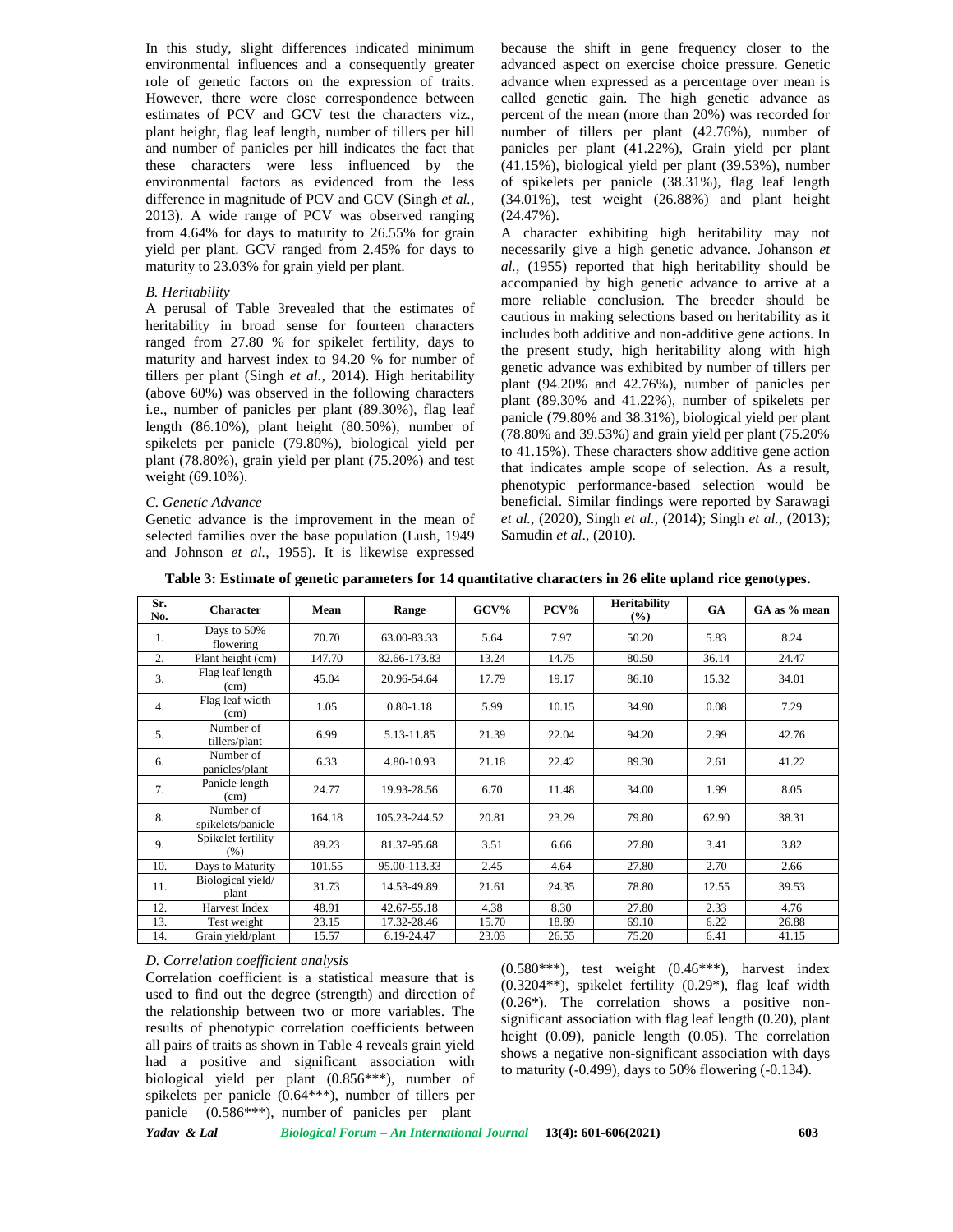| Sr. No. | Traits      | Days to 50%<br>flowering | Plant<br>height<br>(c <sub>m</sub> ) | <b>Flag Leaf</b><br>Length<br>(c <sub>m</sub> ) | Flag<br>Leaf<br>Width<br>(c <sub>m</sub> ) | Tillers/<br>plant | Panicle/<br>plant | <b>Panicle</b><br>Length<br>(cm) | Spikelets/<br>panicle | <b>Spikelet</b><br>Fertility<br>(%) | Days to<br><b>Maturity</b> | <b>Biological</b><br>Yield/ plant | <b>Harvest</b><br>Index $(\% )$ | <b>Test</b><br>Weight<br>(g) | Grain<br>Yield/<br>plant |
|---------|-------------|--------------------------|--------------------------------------|-------------------------------------------------|--------------------------------------------|-------------------|-------------------|----------------------------------|-----------------------|-------------------------------------|----------------------------|-----------------------------------|---------------------------------|------------------------------|--------------------------|
|         | DF          | 1.00                     | $-0.37***$                           | $-0.51***$                                      | 0.168                                      | 0.128             | 0.106             | $-0.077$                         | $-0.062$              | $-0.38***$                          | $0.468***$                 | $-0.08$                           | $-0.107$                        | $-0.06$                      | $-0.13$                  |
|         | PH          |                          | 1.00                                 | $0.808***$                                      | 0.205                                      | 0.022             | $-0.04$           | $0.30**$                         | 0.167                 | 0.151                               | $-0.43***$                 | 0.213                             | $-0.16$                         | 0.178                        | 0.09                     |
|         | FL          |                          |                                      | 1.00                                            | 0.194                                      | $-0.049$          | $-0.071$          | $0.29**$                         | 0.203                 | 0.220                               | $-0.53***$                 | $0.26*$                           | $-0.13$                         | 0.117                        | 0.20                     |
|         | <b>FW</b>   |                          |                                      |                                                 | 1.00                                       | 0.141             | 0.135             | $-0.05$                          | 0.212                 | $-0.074$                            | $-0.093$                   | $0.22*$                           | $-0.21$                         | 0.0415                       | $0.26*$                  |
|         | <b>NT</b>   |                          |                                      |                                                 |                                            | 1.00              | $0.93***$         | 0.152                            | $0.25*$               | 0.065                               | $-0.033$                   | $0.50***$                         | $0.32***$                       | $0.454***$                   | $0.586***$               |
| h.      | NP          |                          |                                      |                                                 |                                            |                   | 1.00              | 0.178                            | $0.22*$               | 0.116                               | 0.032                      | $0.50***$                         | $0.34**$                        | $0.36**$                     | $0.580***$               |
|         | PL          |                          |                                      |                                                 |                                            |                   |                   | 1.00                             | $-0.165$              | 0.020                               | $-0.115$                   | 0.129                             | $-0.16$                         | 0.0192                       | 0.057                    |
| Ō.      | <b>SPP</b>  |                          |                                      |                                                 |                                            |                   |                   |                                  | 1.00                  | 0.1697                              | $-0.0676$                  | $0.63***$                         | 0.13                            | $0.268*$                     | $0.64***$                |
|         | SF%         |                          |                                      |                                                 |                                            |                   |                   |                                  |                       | 1.00                                | $-0.226*$                  | 0.166                             | $0.30**$                        | 0.0193                       | $0.2901**$               |
| 10.     | DM          |                          |                                      |                                                 |                                            |                   |                   |                                  |                       |                                     | 1.00                       | $-0.071$                          | $-0.088$                        | 0.0141                       | $-0.0499$                |
| 11.     | <b>BYP</b>  |                          |                                      |                                                 |                                            |                   |                   |                                  |                       |                                     |                            | 1.00                              | 0.137                           | $0.53***$                    | $0.8565***$              |
| 12.     | HІ          |                          |                                      |                                                 |                                            |                   |                   |                                  |                       |                                     |                            |                                   | 1.00                            | 0.149                        | $0.320**$                |
| 13.     | TW          |                          |                                      |                                                 |                                            |                   |                   |                                  |                       |                                     |                            |                                   |                                 | 1.00                         | $0.46***$                |
| 14.     | <b>GYPP</b> |                          |                                      |                                                 |                                            |                   |                   |                                  |                       |                                     |                            |                                   |                                 |                              | 1.00                     |

**Table 4: Correlation coefficient at phenotypic level between yield and its related traits in 26 elite upland rice genotypes.**

**Table 5: Direct and indirect effects for different quantitative characters on grain yield at the phenotypic level.**

| <b>PATH</b> matrix of GY/plant |            |           |           |           |           |           |           |            |           |           |            |              |           |             |
|--------------------------------|------------|-----------|-----------|-----------|-----------|-----------|-----------|------------|-----------|-----------|------------|--------------|-----------|-------------|
| Traits                         | $DF(50\%)$ | <b>PH</b> | FL        | FW        | <b>NT</b> | NP        | PL        | <b>SPP</b> | SF%       | DM        | <b>BYP</b> | $\mathbf{H}$ | TW        | <b>GYPP</b> |
| DF(50%)                        | $-0.0381$  | 0.0143    | 0.0198    | $-0.0064$ | $-0.0049$ | $-0.0041$ | 0.003     | 0.0024     | 0.0147    | $-0.0179$ | 0.0031     | 0.0041       | 0.0024    | 0.0051      |
| PH                             | $-0.0232$  | 0.062     | 0.0502    | 0.0128    | 0.0014    | $-0.0029$ | 0.019     | 0.0104     | 0.0094    | $-0.0269$ | 0.0132     | $-0.0102$    | 0.011     | 0.0057      |
| FL                             | 0.082      | $-0.128$  | $-0.1582$ | $-0.0308$ | 0.0078    | 0.0112    | $-0.047$  | $-0.0322$  | $-0.0348$ | 0.084     | $-0.0414$  | 0.0208       | $-0.0186$ | $-0.032$    |
| <b>FW</b>                      | 0.0022     | 0.0026    | 0.0025    | 0.0129    | 0.0018    | 0.0017    | $-0.0007$ | 0.0027     | $-0.001$  | $-0.0012$ | 0.0029     | $-0.0028$    | 0.0005    | 0.0034      |
| NT                             | 0.0534     | 0.0093    | $-0.0205$ | 0.0588    | 0.4158    | 0.3889    | 0.0633    | 0.1049     | 0.0271    | $-0.014$  | 0.2117     | 0.1371       | 0.189     | 0.2439      |
| <b>NP</b>                      | $-0.0375$  | 0.0164    | 0.025     | $-0.0479$ | $-0.33$   | $-0.3528$ | $-0.063$  | $-0.08$    | $-0.0412$ | $-0.0114$ | $-0.1769$  | $-0.1209$    | $-0.127$  | $-0.2046$   |
| PL                             | $-0.0036$  | 0.0142    | 0.0137    | $-0.0024$ | 0.007     | 0.0082    | 0.0462    | $-0.0077$  | 0.0009    | $-0.0053$ | 0.006      | $-0.0077$    | 0.0009    | 0.0027      |
| <b>SPP</b>                     | $-0.0076$  | 0.0204    | 0.0248    | 0.0259    | 0.0308    | 0.0277    | $-0.0202$ | 0.1221     | 0.0207    | $-0.0083$ | 0.0775     | 0.0165       | 0.0328    | 0.0786      |
| SF%                            | $-0.0291$  | 0.0115    | 0.0167    | $-0.0057$ | 0.0049    | 0.0088    | 0.0015    | 0.0129     | 0.0757    | $-0.0171$ | 0.0126     | 0.0234       | 0.0015    | 0.022       |
| DM                             | $-0.0009$  | 0.0009    | 0.001     | 0.0002    | 0.0001    | $-0.0001$ | 0.0002    | 0.0001     | 0.0004    | $-0.002$  | 0.0001     | 0.0002       |           | 0.0001      |
| <b>BYP</b>                     | $-0.0401$  | 0.1043    | 0.128     | 0.1099    | 0.2489    | 0.2451    | 0.0634    | 0.3102     | 0.0812    | $-0.0348$ | 0.4888     | 0.0672       | 0.2607    | 0.4187      |
| HI                             | $-0.0088$  | $-0.0135$ | $-0.0108$ | $-0.0176$ | 0.027     | 0.0281    | $-0.0137$ | 0.0111     | 0.0253    | $-0.0072$ | 0.0113     | 0.082        | 0.0122    | 0.0263      |
| TW                             | $-0.0038$  | 0.0105    | 0.0069    | 0.0024    | 0.0267    | 0.0212    | 0.0011    | 0.0158     | 0.001     | 0.0008    | 0.0313     | 0.0088       | 0.0588    | 0.0273      |

DF: Days to 50% flowering, DM: Days to maturity, FL: Flag leaf length (cm), FW: Flag leaf width (cm), PH: Plant height (cm), NT: Number of total tillers per Plant, NP- Number of total Panicles per Plant, PL: Panicle length (cm), SPP: Number of spikelets per panicle, SF%: Spikelet Fertility, BYP: Biological yield per Plant (g), TW: Test weight (g), HI: Harvest index (%), GYPP: Grain yield per plant (g).

*Yadav & Lal Biological Forum – An International Journal* **13(4): 601-606(2021) 604**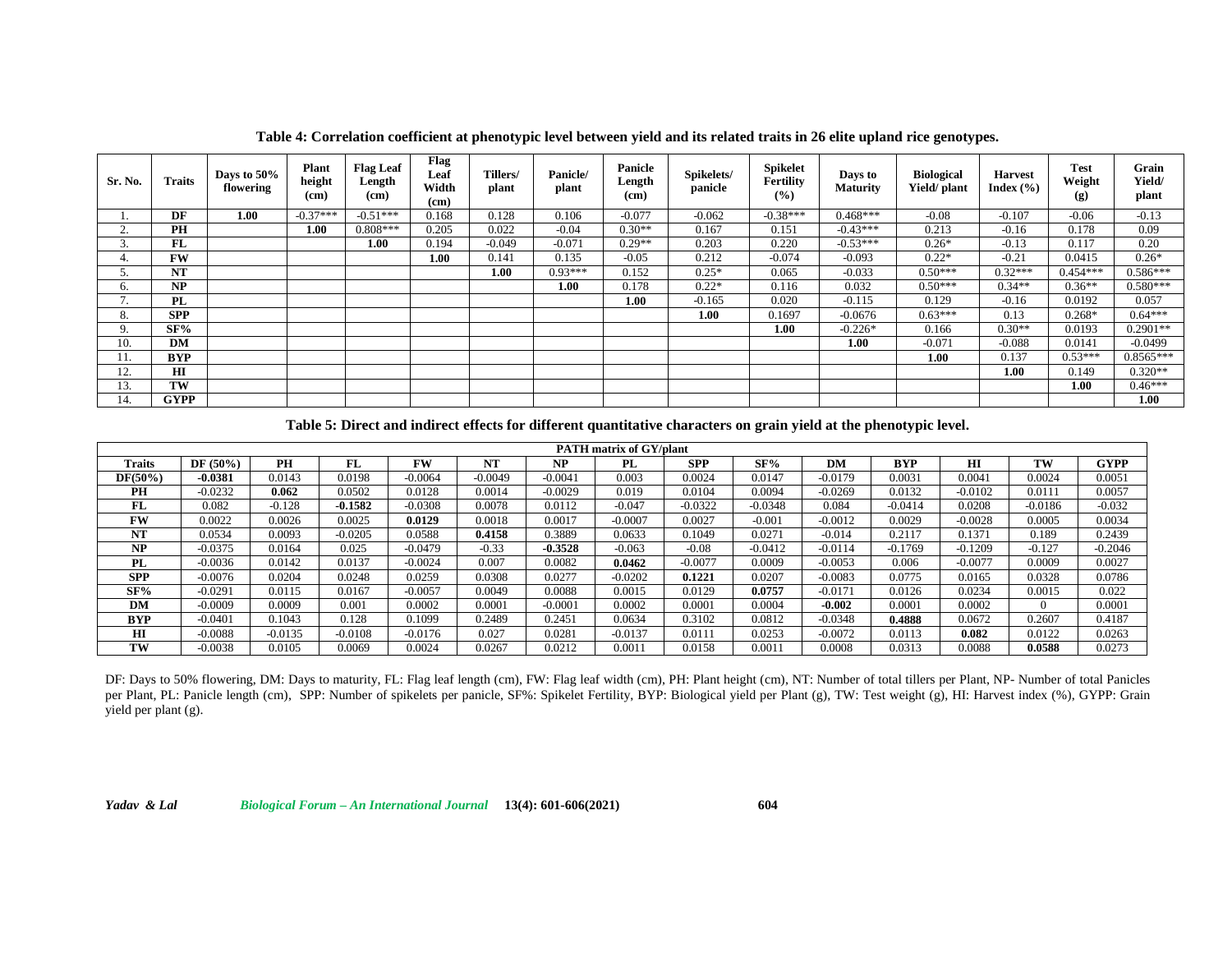The characters, which showed a strong association with yield were biological yield per plant, test weight, number of spikelets per panicle and number of panicles per plant. This revealed that selection based on these characters bears relevance to grain yield. Similar results have been reported by Pathak and Patel (1989); Rathod *et al.,* (1995); Kishor *et al.,* (2008); Sravan *et al.,* (2012).

# *E. Path coefficient analysis*

The correlation coefficient values do not reveal the true pattern of association between the independent and dependent variables. Path coefficient analysis, on the other hand, is a useful statistical tool for determining the qualitative interrelationships between various components and their direct and indirect effects on grain yield, as well as applying selection pressure more effectively for improved output. Therefore, the phenotypic correlation of grain yield with other characters was partitioned into components of direct and indirect effect through path coefficient analysis.

Table 5 showed that the direct effects on grain yield of other traits were directly useful for the development of yield. An indirect effect of some traits showed that traits indirectly affected the grain. The path coefficient analysis at phenotypic level with residual effect 0.395 revealed that biological yield per plant (0.4888) had the highest direct effect on grain yield followed by number of tillers per plant (0.4158), number of spikelets per panicle (0.1221), harvest index (0.082), spikelet fertility (0.0757), plant height (0.062), test weight (0.0588), panicle length (0.0462) and flag leaf width (0.0129)**.** Besides days to maturity (-0.002), days to maturity (- 0.0381), flag leaf length (-0.1582) and number of panicles per plant (0.3528) had a negative direct effect on the grain yield. These findings concerning different component traits are in agreement with published work on path analysis by Amirthadevarathnam (1990); Mokate *et al.,* (1998); Kishor *et al.,* (2008); Vange (2008); Sravan *et al*., (2012).

#### **CONCLUSION**

The present investigation concluded that the existence of adequate genetic variability among the 26 upland rice genotypes. Based on mean performance SHUATS UPR-48 was found to be superior in grain yield per hill over the check variety followed by SHUATS UPR-32 and SHUATS UPR-46. High heritability coupled with high genetic advance was exhibited by number of tillers per plant, number of panicles per plant and number of spikelets per panicle. Grain yield per plant shows high positive significant phenotypic, genotypic association with number of spikelets per panicle, number of panicles per plant, number of tillers per plant and harvest index that these characters can be used as selection parameters of upland rice improvement. Path analysis revealed that number of tillers per plant, biological yield per plant, number of spikelets per panicle and harvest index exhibited a positive direct effect on grain yield per plant at both the genotypic and phenotypic level. These traits contributed the maximum to high grain yield compared to other characters, thus,

selection for these characters helps in the selection of superior fine upland rice genotypes. Hence, the characters should be given more preference during selection.

# **FUTURE SCOPE**

Based on the findings of present investigation the following suggestions are being made for future work

The high yielding genotypes namely SHUATS UPR-48, SHUATS UPR-32 and SHUATS UPR-46 may be tested in multiplication of test their suitability and adoptability in various environments.

— Number of tillers per plant, Number of panicles per plant, Number of spikelets per panicle, Biological yield per plant and grain yield per plant these characters may be included in selection criteria for improvement of yield in upland rice cultivation.

**Acknowledgement.** The authors acknowledge the Department of Genetics and Plant Breeding, Naini Agriculture Institute (NAI), Sam Higginbottom University of Agriculture Technology and Sciences, Prayagraj, U.P., India is a source of genotypes.

**Conflict of Interest.** None.

# **REFERENCES**

- Al-Jibouri, H., Miller, P. and Robinson, H. (1958) Genotypic and environmental variances and covariances in an upland cotton cross of interspecific origin. *Agronomy Journal*, *50*: 633–636.
- Amirthadevarathnam, P. K. and Singh, R. P. (1990). Genetic variability, correlation and path analysis of yield component in rice. *Madras Agriculture Journal*, *81*(9): 468-470.
- Annual report: 2019-2020, Department of Agriculture, Cooperation & Farmer's Welfare, Ministry of Agriculture, United States 20-35.
- Dewey, D. R. and Lu, K. H. (1959). Correlation and path coefficient analysis of components of crested wheat grass seed production. *Agronomy Journal, 51*: 515- 518.
- Johnson, H. W., Robinson, H. F and Comstock, R. E. (1955). Estimates of genetic and environmental variability in soyabean. *Agronomy Journal, 47*: 314-318.
- Khutan, G. S.; Paule, C. M. and Cruz, N. M. (2007). Rice grain quality evaluation and improvement at IRRI. Proc. of the workshop on chemical aspects of rice grain quality. *IRRI, Los Banos, Philippines,* pp. 21-32.
- Kishor, C., Prasad, Y., Haider, Z. A., Kumar, R., & Kumar, K. (2008). Quantitative analysis of upland rice. *ORYZA-An International Journal on Rice*, *45*(4), 268-272.
- Lu, J. J. and Chang, T. T. (1980). Rice production and utilization. *AVI Publishing Co. Inc. West Port*, pp. 1- 74.
- Lush, J. L. (1940). Intra-sire correlation and regression of offspring in rams as a method of estimating heritability of characters. *Proceedings of American Society of Animal Production* (33): 292-301.
- Mokate, L.K. and Verma, R. K. (1998). Correlation and path coefficient analysis for morphological and quality traits in rice (*Oryza sativa* L). *Plant Archives,2*(2): 275-284.
- Mustafa, M., Bastia, D. N. and Monalisa, S. P. (2012). Genetic divergence analysis of some genotypes of aerobic rice. *Environmental Ecology*, 35(4C): 3311- 3314.